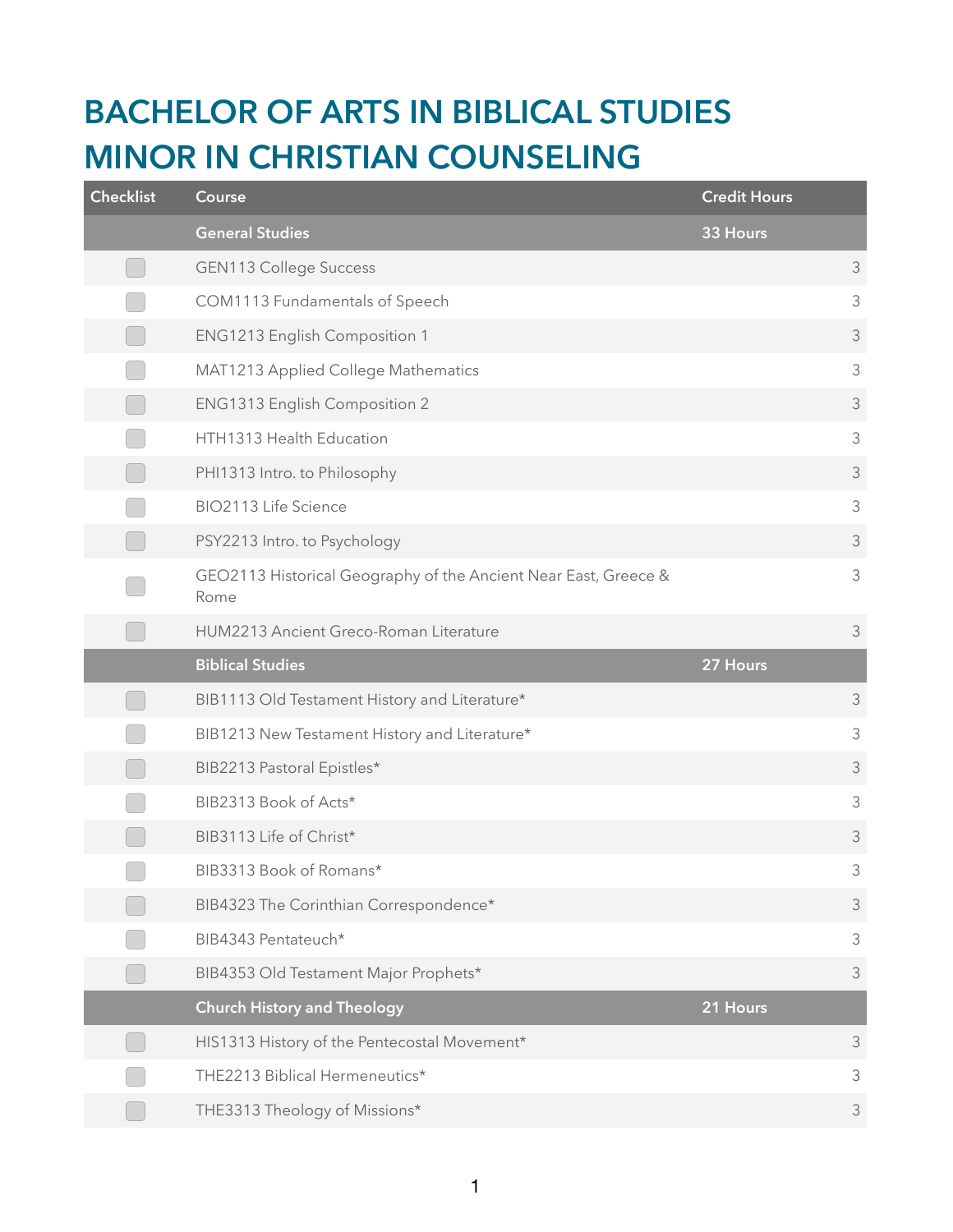| <b>Checklist</b> | <b>Course</b>                                                                    | Credit Hours    |                     |
|------------------|----------------------------------------------------------------------------------|-----------------|---------------------|
|                  | THE3413 Intro. to Pentecostal Theology*                                          |                 | 3                   |
|                  | THE3113 Theology 1*                                                              |                 | 3                   |
|                  | THE3213 Theology 2*                                                              |                 | $\mathsf 3$         |
|                  | THE4313 Theological Ethics*                                                      |                 | 3                   |
|                  | <b>Applied Theology</b>                                                          | 30 Hours        |                     |
|                  | ATH1213 A Spirit-Empowered Church*                                               |                 | 3                   |
|                  | ATH1113 Theology of Prayer*                                                      |                 | 3                   |
|                  | ATH2113 Evangelism in the 21st Century*                                          |                 | 3                   |
|                  | ATH3113 Homiletics 1*                                                            |                 | 3                   |
|                  | ATH3213 Homiletics 2*                                                            |                 | 3                   |
|                  | ATH3313 Church Business Administration*                                          |                 | 3                   |
|                  | ATH3343 Leadership Development*                                                  |                 | 3                   |
|                  | ATH4113 Pastoral Theology*                                                       |                 | 3                   |
|                  | ATH4123 Pastoral Counseling                                                      |                 | 3                   |
|                  | ATH4233 Crisis Intervention*                                                     |                 | 3                   |
|                  | Counseling                                                                       | 18 Hours        |                     |
|                  | COU2313 Development Across the Lifespan (Prerequisite: BIO2113)                  |                 | 3                   |
|                  | COU2323 Psychology and the Christian Faith (Prerequisite: PSY2213)               |                 | 3                   |
|                  | COU4313 Cross-Cultural Counseling (Prerequisite: ATH4123 Pastoral<br>Counseling) |                 | 3                   |
|                  | COU4323 Counseling Teenagers (Prerequisite: ATH4233 Crisis<br>Intervention)      |                 | $\mathfrak{Z}$      |
|                  | COU4116 Christian Counseling Internship                                          |                 | 6                   |
|                  | <b>Student Ministry</b>                                                          | <b>Required</b> |                     |
|                  | PFM1100 Student Ministry 1                                                       |                 | $\bigcirc$          |
|                  | PFM1200 Student Ministry 2                                                       |                 | $\overline{0}$      |
|                  | PFM1300 Student Ministry 3                                                       |                 | $\circ$             |
|                  | PFM2100 Student Ministry 4                                                       |                 | $\overline{0}$      |
|                  | PFM2200 Student Ministry 5                                                       |                 | $\mathsf{O}\xspace$ |